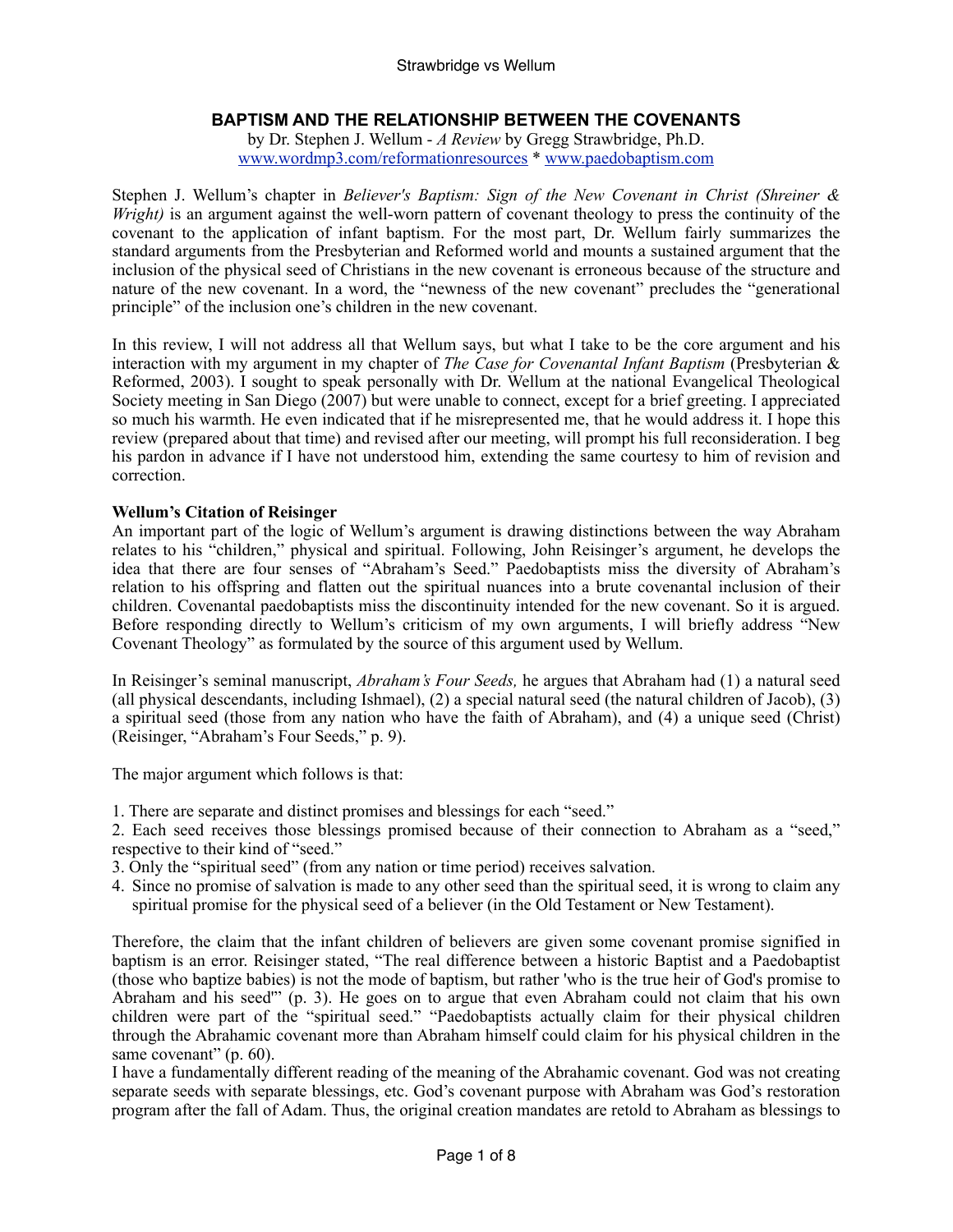unfold through him, ultimately in Christ. Abraham's fidelity to nurture his children is integral to the process and fulfillment: "For I have chosen him, so that he will direct his children and his household after him to keep the way of the LORD by doing what is right and just, *so that* the LORD will bring about for Abraham what he has promised him" (Gen. 18:19, emphasis added).

Abraham is the new Adam and his seed are to be a new Adamic race restored in a renewed creation. J.G. Dunn observes, "The blessing promised to Abraham and his seed (including 'the nations') is the restoration of God's created order, of man to his Adamic status as steward of the rest of God's creation" (Romans Commentary, 213). The fall created a dominion-vacuum. God's call and covenant to Abram given in the unfolding means of grace provided, *undo the fall.* While Israel failed, True Israel, Jesus, fulfilled Israel's role. Through Abraham, Jesus is the new Adam or last Adam, shaping "a new humanity" from failed Israel and the fallen Gentiles made after His image (Eph. 2:15). That, I believe is the Pauline story of Abraham. "The covenant is fulfilled in the creation of a worldwide family marked out by Abraham-like faith," urges N.T. Wright (I argue this further in an ETS article, ["The Land Promise"](http://www.allsaintspresbyterian.com/ETS%202006%20The%20Land%20Promis%20Postmill%20Reading.pdf) at [www.wordmp3.com/reformationresources](http://www.wordmp3.com/reformationresources)).

Thus, there is no intended bifurcation of the physical and spiritual in the unfolding covenant redemption. This is evidenced, among other means, by the warnings of the prophets that "physical blessings" were not granted to the physical children of Abraham *regardless of spiritual qualifications*. For example, the wilderness generation was laid low for their hardness of heart and they did not enter into the "physical blessing" of the promised land (Psa 95; Heb 4). On the other hand, this did not mean that they were not, even in this state of unbelief, given spiritual blessings of some sort: 1 Corinthians 10:3-5 says, "[They] all ate the same spiritual food; and all drank the same spiritual drink, for they were drinking from a spiritual rock which followed them; and the rock was Christ. Nevertheless, with most of them God was not wellpleased; for they were laid low in the wilderness."

It is certainly true that mere physical birth did not guarantee eternal salvation. Still the promise of salvation is *ostensibly made* to the physical descendants of covenant members. Originally the language of this is, "to be your God and the God of your descendants after you" (Gen. 17:7). The normal sense of these words do not easily succumb to a "de-spiritualized" reading, as a mere physical benefit of some temporal blessing. But what of the renewal promises, "I will pour my spirit upon thy seed, and my blessing upon thine offspring" (Is. 44:3)? Surely this cannot be a "physical" blessing for the "natural" seed only. A great deal of our effort (on both sides) tends toward constructing a straw man. Has anyone ever urged that mere physical descendants (of believers) automatically get salvation? This is not the Roman Catholic view, nor the Eastern Orthodox view, much less the Reformed paedobaptist view. All these views admit some of the baptized in hell. So away with the strawy epistles of baptist critics.

What of circumcision then? Was it not a mere physical rite for physical seed? Hardly. It was a covenantal sign and was for those inside and outside Israel who wished to be identified under the terms of the covenant. Circumcision as the sign of the "righteousness of faith" (Abraham's faith) called for fidelity to God — or at least Moses, Jeremiah, and Stephen thought so. Moses warned, "Circumcise your hearts, therefore, and do not be stiff-necked any longer" (Dt. 10:16). Jeremiah preached, "Circumcise yourselves to the LORD, circumcise your hearts" (Jer. 4:4) and [The Lord] "I will punish all who are circumcised only in the flesh" (Jer. 9:25). Stephen chided, "You stiff-necked people, with uncircumcised hearts and ears! You are just like your fathers: You always resist the Holy Spirit!" (Acts 7:51).

On my understanding of the Abrahamic and subsequent covenants, covenant fidelity (included in the "covenant of circumcision") called for faith and repentance of each individual. After all, individuals who did not live in covenant fidelity, were judged as covenant breakers. In no way could Ahab stand before God only to claim immunity from judgment since he was a mere "physical seed." Therefore, an argument which negates the salvific blessings ostensibly offered to Abrahamic covenant members, also must negate any basis for God's judgments (temporal and eternal) on the disobedient in that covenant. To restate this, divorcing the spiritual from the physical in the OT requires divorcing the moral basis for the judgment of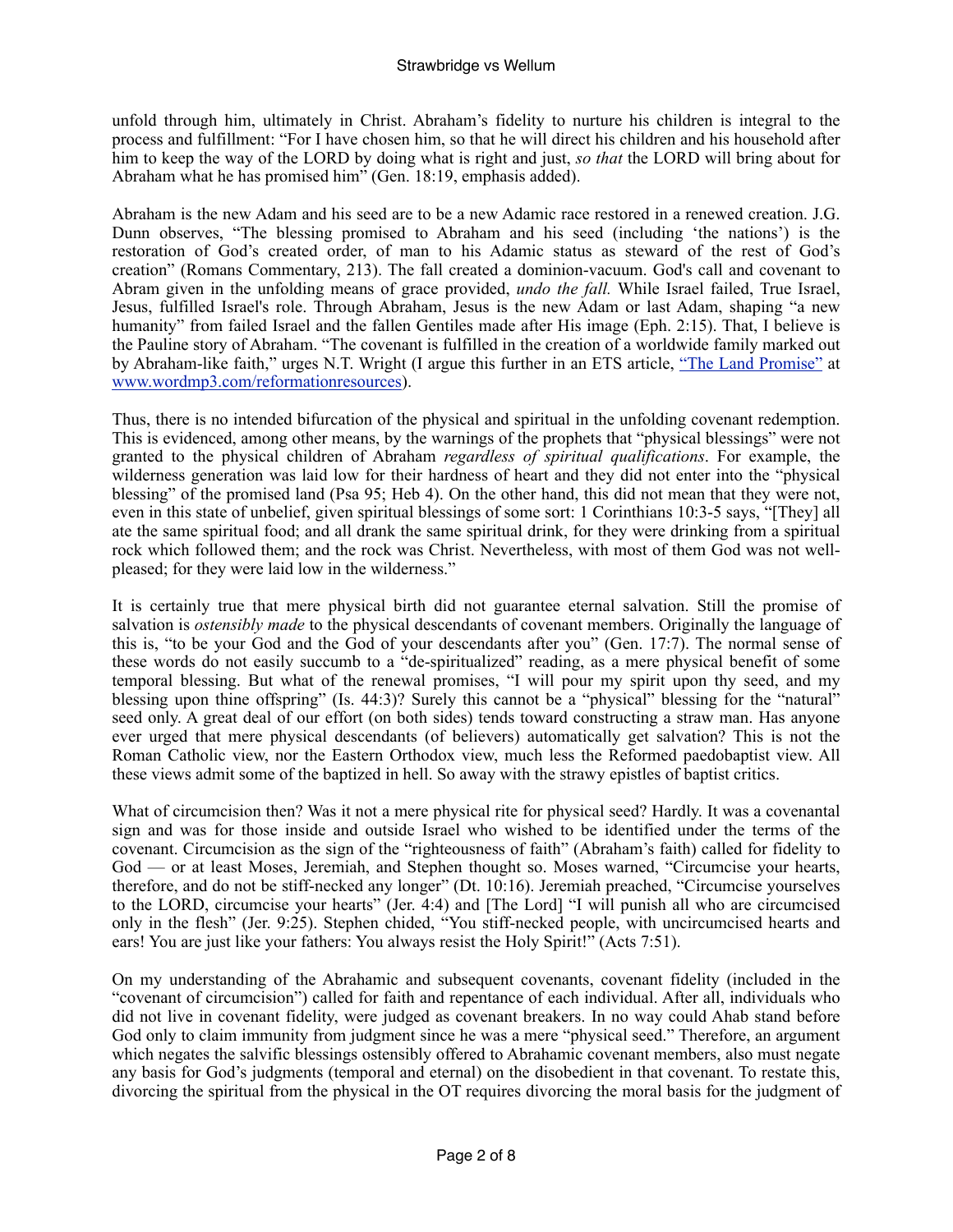OT covenant members. But this is clearly a false view of the OT. Being "in covenant" in the OT did not remove the spiritual/moral obligations of such OT covenant members.

The means God provided for covenant fidelity included the identity of each individual in covenant from the infancy. They were to be raised in the knowledge of God and taught the way of the Lord in every aspect of life (Gen. 18:19; Deut. 6). Thus, the Abrahamic rite of circumcision, whether given in infancy or to an adult was never meant to signify a mere physical connection to Abraham -- whatever that would mean regarding later proselytes. It was always, -- *covenantal*. It always held forth promises and obligations. God's promises included and required the spiritual fidelity of Abraham's offspring. This is inferred in Genesis 17, but explicitly stated in Genesis 18:19 "For I have chosen him, in order that he may command his children and his household after him to keep the way of the LORD by doing righteousness and justice; in order that the LORD may bring upon Abraham what He has spoken about him."

The real argument of Reisinger, et al, appears to be just this, since only the "truly spiritual seed" receive the promised salvation, then only the spiritual seed(s) have a right to covenantal signs of inclusion in the covenant. *But this argument is clearly fallacious*. It is simply not true nor was it intended by God's command that only the true "spiritual seed" (the elect, according to Reisinger) are to receive the sign of the covenant. But this is what must be proved if infant baptism is to be dismissed. It is not enough to prove that only the elect are elected. This is granted. God, who knew about Esau, still commanded the sign of circumcision on him, even though he did not have a circumcised heart. Thus, one is still warranted in putting the sign on those that we do not have infallible assurance of their election, so long as they meet the initial qualifications of being children of those in the covenant -- just as Isaac was also warranted by God's command in putting the sign on both his children, Esau and Jacob. Indeed, judgment at some level would have been due Isaac if he had not circumcised Esau, since that would have been direct disobedience to the Word of the covenant. They would be "cut off" (Gen. 17:4). It is also important to observe that, as a matter of fact, whenever a person administers baptism, whether a baptist or a paedobaptist, whether on an adult or a child, whether with pouring, sprinkling, immersion, face down, head back, three times and holding "your mouth right" -- no matter how it is is done and to whom, no one administering baptism has an *infallible assurance* of their baptismal candidate's election or being a "spiritual seed" in the Reisinger sense. Adults baptized, let me assure you, may also turn out to be apostates (see the Simon the Sorcerer episode in Acts 8).

## **Wellum's Citation of Strawbridge**

In my chapter in *The Case for Covenantal Infant Baptism* entitled, "The Polemics of Anabaptism from the Reformation Onward," I sought to address the claim that infant baptism is an "error in biblical theology," a claim made by Paul K. Jewett in *Infant Baptism and the Covenant of Grace.* Jewett urged that the paedobaptist argument "involves the fundamental error of failing to recognize the historical character of revelation" (p. 8). This is the same point that Wellum argues. The proof of this is that circumcision was different than baptism precisely in its lack of any spiritual criterion for reception. The physical and/or household connection was all that was needed in order to grant the propriety of receiving this sign and no spiritual qualification was necessary to receive circumcision, even for the adult proselytes. On the other hand, the singular criterion for baptism is spiritual in the NT. In taking on this argument, I addressed the spirituality of the OT recipients of circumcision and the carnality of the new covenant recipients of the sacraments.

At this point, Wellum, developing the idea of the "natural seed" of Abraham, cites my argument. He writes,

The "seed of Abraham" first refers to a natural (physical) seed, namely, every person who was in any way physically descended from Abraham such as Ishmael, Isaac, the sons of Keturah, and by extension Esau, Jacob, etc. In each case, all of these children of Abraham received circumcision even though many of them were unbelievers, and even though it was only through one of the "seeds," Isaac, that God's promises and covenant was realized (Gen 17:20–21; cp. Rom 9:6–9). Circumcision also marked out those who were not physically Abraham's descendants, but who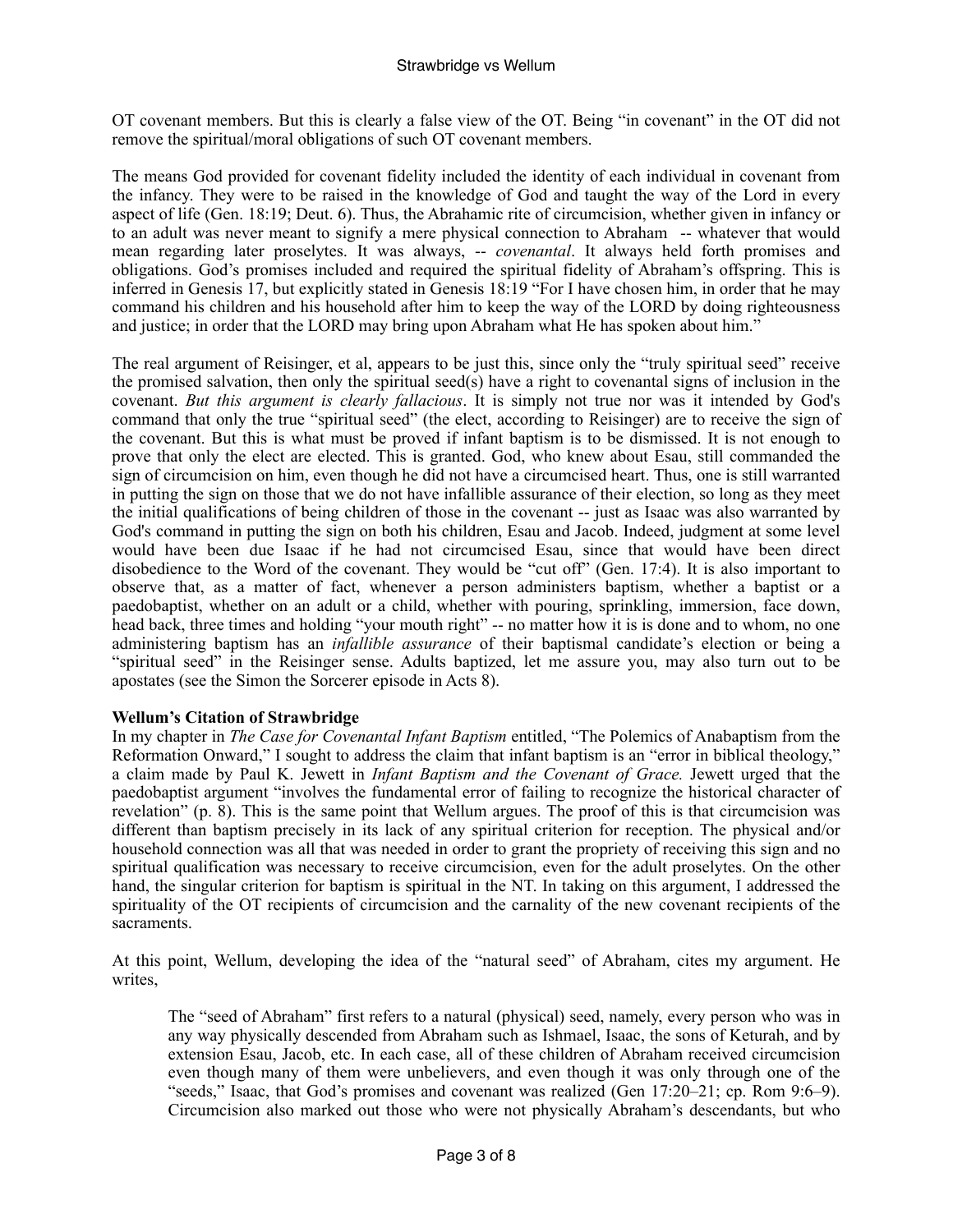were related to him either through a household birth or purchased as a slave (Gen 17:12). In the latter case, circumcision enabled those who were not biologically related to Abraham to become his children and thus benefit from the divine blessing mediated through him." (p. 141-142)

Directly citing my chapter, he writes:

G. Strawbridge, "The Polemics of Anabaptism from the Reformation Onward," in The Case for Covenantal Infant Baptism, 277–80, disagrees with this assertion. Contrary to all biblical evidence he speculates that Ishmael and the sons of Keturah possibly were people of faith, like their father Abraham. Thus, for them, circumcision did not signify a physical demarcation, but a spiritual one. He appeals to the fact that circumcision cannot be viewed as a "national sign" since Ishmael was not part of the nation of Israel and so it must mean that in Ishmael's case (as well as Keturah's sons), circumcision carried a spiritual significance. But this misses the point. Strawbridge fails to distinguish between the physical and physical/special seed of Abraham who were both linked to Abraham and that is why they received the covenant sign, regardless of their personal faith. In fact, the entire household of Abraham was to be circumcised showing a "physical" link to Abraham, and Scripture gives no evidence that in their case, circumcision had a spiritual meaning. One cannot deny that circumcision marks out a physical seed (Ishmael, Isaac, Israel) and nowhere is there evidence in the case of this physical seed that their circumcision necessarily carried a spiritual significance. No doubt, more must be stated about circumcision, but this point cannot be dismissed. (Note: 76, p. 142)

## **Lack of Clarity**

In response, first let me note the lack of clarity of the note and its intended referent. Wellum says, Strawbridge "disagrees with this assertion" - but the assertion of Wellum of which I am dissenting is unclear. I do not disagree with the final sentence of Wellum, immediately preceding the footnote, "circumcision enabled those who were not biologically related to Abraham to become his children and thus benefit from the divine blessing mediated through him." And I do not disagree with the sentence before that which is a rather factual point, "Circumcision also marked out those who were not physically Abraham's descendants, but who were related to him either through a household birth or purchased as a slave (Gen 17:12)."

The sentence before this is not exactly an assertion with which I disagree, actually there are several assertions: "[the sons of Keturah, and by extension Esau, Jacob, etc.] In each case, all of these children of Abraham received circumcision even though many of them were unbelievers, and even though it was only through one of the "seeds," Isaac, that God's promises and covenant was realized (Gen 17:20–21; cp. Rom 9:6–9)."

I agree that "all of these children of Abraham received circumcision." I also agree that there could be unbelievers (and ultimately reprobates) among those who were first circumcised. While that is possible, and many throughout Israel's history were judged for their unbelief (because they were covenant breakers), etc. - exactly how does Wellum know that of those individuals listed "many of them were unbelievers"? The Bible does not say this. On what biblical basis is he confident that the many of the sons of Keturah or Ishmael were eternally lost? At any rate, the argument does not rest with the eternal state of these individuals, the same way all the "believer's baptized" apostates do not invalidate the meaning of baptism.

## **Typological Confusion**

The broader hermeneutical point is that the Pauline use of Sarah and Hagar, or Jacob and Esau, or Isaac and Ishmael are *typologies*. This is different than the individual election or reprobation of souls. Such types are not any automatic spiritual barometer of the individual's lives. Solomon was a type of Christ (Ps. 72) and of the Antichrist (with his 666 talents of gold 1 Kgs 10:14). Based on a mere typology, we cannot, jump to conclusions about the spiritual status of the individual. I rather think that Solomon was saved, but least in the kingdom. Whatever the case, that he received "666 talents of gold" and violated all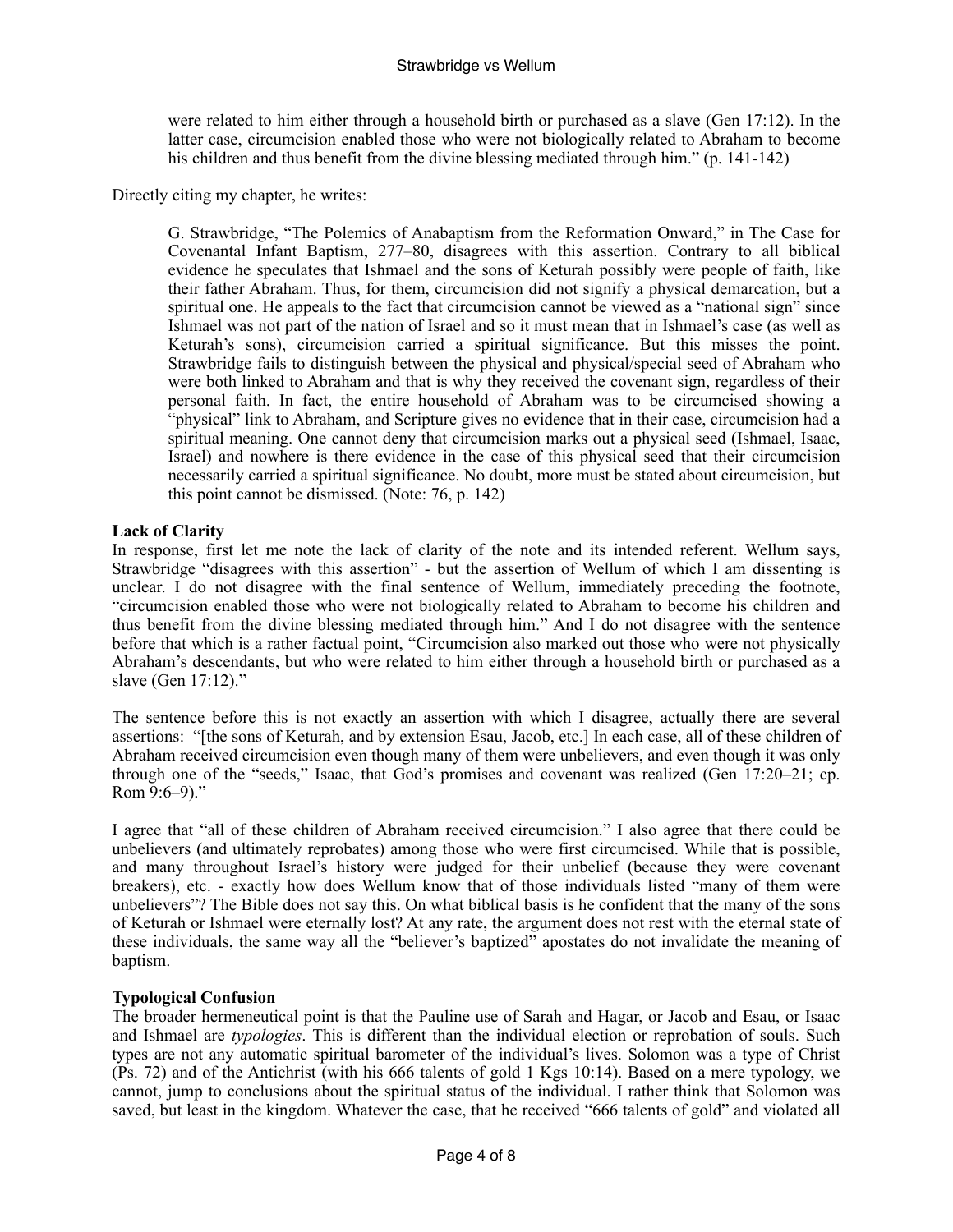the laws regarding a king (Deut. 17:16-17), does not necessarily mean that he was eternally lost. Remember *righteous* Lot.

In Galatians, Hagar (not Ishmael) is the type of "Mount Sinai in Arabia" which is the Judaistic Jerusalem of the first century "in bondage with her children" (Gal. 4:25). In terms of the individual person (not the *allegoreo* - Gal. 4:25ff), the text says that, the angel of the Lord met her needs (water) and "God opened her eyes" (Gen. 21:19). God dealt kindly with Hagar, though "So Sarai treated her harshly" (Gen. 16:6). I could say in Wellum's words, "Contrary to all biblical evidence he speculates" that Hagar and Ishmael were lost. Actually the narrative of Hagar, from which the beautiful song, "El Shaddai" (Michael Card) is drawn, seems to speak well of Hagar. Hagar (with child *in utero*) was "seen" by God Himself. Please read the narrative about her (Gen. 16) and ask if the purpose of the narrative was to teach their damnation. It does not appear so.

Typologically, through Isaac "your seed shall be called" (Rom. 9:7), implying that Ishmael stands for "children of the flesh" (Rom. 9:8). But consider what the Bible actually says about the individual, Ishmael: "God has heard the voice of the lad" (Gen. 21:17). "God was with" Ishmael (Gen. 21:20). Finally, *Ishmael* and Isaac buried Abraham (Gen. 25:9). The texts about Ishmael the individual do not represent an unbeliever or reprobate, though the typology is in distinction to the unique son of promise, Isaac.

My argument does not depend upon the elect status of such individuals in the chapter cited by Wellum. Rather the actual argument is an "ad hoc" argument to Jewett which is signified by the words, "Arguing from Jewett's premises" (p. 278). I believe that the covenant is a unified operation to bring renewal into the world after the fall and the purposes do not reflect a dualist, "physical" against "spiritual" manifesto as in Scofield, enthroned on high. Rather the covenant purpose is and ever has been redemption of the cosmos and the image bearers of God in it (Rom. 4:13, Heb. 13:20, Rom. 8:20-21, 2 Cor. 5:17). That is why the covenant operation must include the offspring of God's people (Jer. 31:36-37).

However, to address Jewett, I used his premises (as I said). He indicates that circumcision had a two-fold meaning, signifying both (1) "the temporal, earthly, typical elements of the old dispensation" (Jewett, p. 91) because of Abrahamic physical descent as well as (2) "a symbol of renewal and cleansing of heart" (Jewett, p. 86) because of Abrahamic spiritual descent. Therefore I asked, "Why must we presume that Ishmael and the sons of Keturah signify merely the former (physical) and not the latter (spiritual)? Could it not be that the circumcision of Abraham's physical, but non-Israelite offspring, Ishmael and the sons of Keturah, signified the spiritual, not physical covenant blessings?" (Strawbridge, 278). And I proceed to show the spiritual side of circumcision. Far from being "contrary to all biblical evidence" (Wellum), "I provide then six lines of biblical support for considering the "spiritual side" of circumcision as applied to Abraham's (non-Isaac) seed.

Wellum dismisses the arguments I actually made in favor of a truncated misreading of my argument. He says,

[Strawbridge] appeals to the fact that circumcision cannot be viewed as a "national sign" since Ishmael was not part of the nation of Israel and so it must mean that in Ishmael's case (as well as Keturah's sons), circumcision carried a spiritual significance. But this misses the point. Strawbridge fails to distinguish between the physical and physical/special seed of Abraham who were both linked to Abraham and that is why they received the covenant sign, regardless of their personal faith.

I do not see how I "miss the point," unless it is not following the question-begging (*petitio principii*) that I fail to "distinguish the physical and physical/special seed of Abraham." My argument is that the OT and NT teach that circumcision place a spiritually binding obligation on those who received it and that the institution came with express terms of a relationship to God.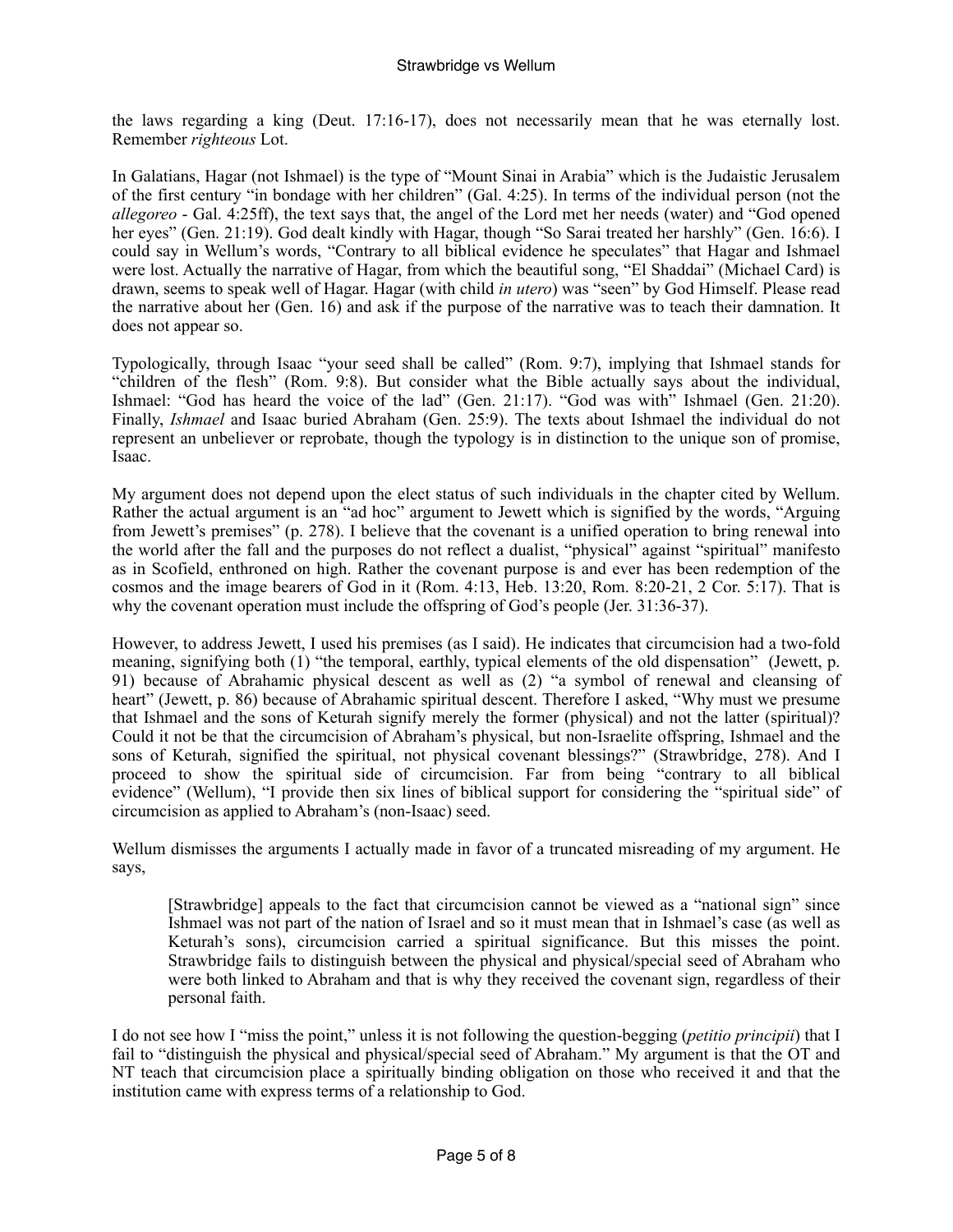What Wellum cites is not my complete argument, of course. Though I do not deny the point Wellum cites from me, which I take to be rather factual: Ishmael was not an Israelite and therefore any claims about the nationalistic purpose of circumcision obviously do not apply to the meaning of Ishmael's circumcision.

I argued that the covenant is relational between Abraham and God. The "covenant of circumcision" (Acts 7:8) signifies Yahweh is "to be God to you and to your descendants after you" (Gen. 17:7). It is a sign "between Me and you" and this does not sound temporal or "earthly," given Abraham's status in God's purposes. Moreover, Paul teaches that the sign of circumcision is a "seal of the righteousness of the faith" (Rom. 4:11). Also Ishmael was circumcised on the very same day as Abraham: "In the very same day Abraham was circumcised, and Ishmael his son" (Gen. 17:26). It would be strikingly inconsistent if the very same ritual act, administered the very same day by the same person was "a seal of the righteousness of the faith" for Abraham, but for teenage Ishmael (age 13) it was a mere sign of being a physical, albeit virtually bastardly, descendant of Abraham; thus signifying only the alleged "earthly" aspects of the covenant (which was after all through Isaac[?]).

Let us imagine ourselves with father Abraham, performing the rite of circumcision on his beloved [or following Wellum/Reisinger: his despised/non-elect/mere physical, mere "natural seed"] son Ishmael. To Abraham it was a seal of the righteousness of faith, but it was not intended to have that meaning for Ishmael or the others in his household? If Jewett, Reisinger, and Wellum are correct perhaps this is what Abraham said:

Child of my flesh and not of any spiritual relation, this rite of circumcision is performed on you only and exclusively because you are my physical offspring or happen to be under my dominion; do not mistake that there is any spiritual significance to this act whatsoever; it calleth you not to any spiritual obligation; it calleth you not to any covenantal recognition of the covenantally faithful God who only relates to man by way of covenant; think not that by it you are being called upon to believe in a God who circumcises hearts or saves the fallen sons of Adam from natural heart-uncircumcision; nay, nay, it calleth you not to keep the way of the Lord; think not that I am declaring that you are the Lord's; you are my mere flesh and blood or servants, as the case may be, without a relation to the God who has granted me justification by faith; however, I will give you a few constellation prize-like gifts, even to you who cannot have the faith of your father and master and cannot be spiritually identified as the Lord's . . . .

Even though this is a dripping sarcastic portrayal, which is "over the top," I maintain *it is a theologically accurate mockery* of Wellum, et al's position. How could circumcision be a sign of God's fidelity/ righteousness of faith to Abraham, but have no spiritual significance to those at the same event?

A particularly strong text with which I completed my argument (not dealt with by Wellum) is Genesis 18:19. Let me cite it for the third time, so that perhaps by sheer force of repetition someone will actually respond the argument made. "For I have chosen him [Abraham], in order that he may command his children and his household after him to keep the way of the LORD by doing righteousness and justice; in order that the LORD may bring upon Abraham what He has spoken about him." Was Abraham faithful? Does he deserve the title "father"? Yes. We can be sure that our father Abraham, despite his own frailty and sin, did indeed command "his children [including Ishmael and the sons of Keturah] and his household [including those "unspiritually qualified" adults]" "to keep the way of the LORD by doing righteousness and justice." If "doing righteousness and justice" are dependent on the "righteousness of faith" or a "circumcised heart" etc. — Abraham surely taught all who were under his headship to follow the Lord.

I honestly cannot imagine that Abraham in teaching this would have taught what Jewett, Reisinger, and Wellum (et al) are saying circumcision meant. Imagine a "circumcision 101" class taught by Abraham to the hundreds or even thousands in his household. What would he have said of it? The explicit and repeated statements of Moses, Jeremiah, Stephen, and Paul do not accord with this "new covenant theology" on circumcision. All of these explicitly taught the "spiritual" obligations made clear by circumcision (prior the displacement of this in the new covenant). And every other writer implicitly taught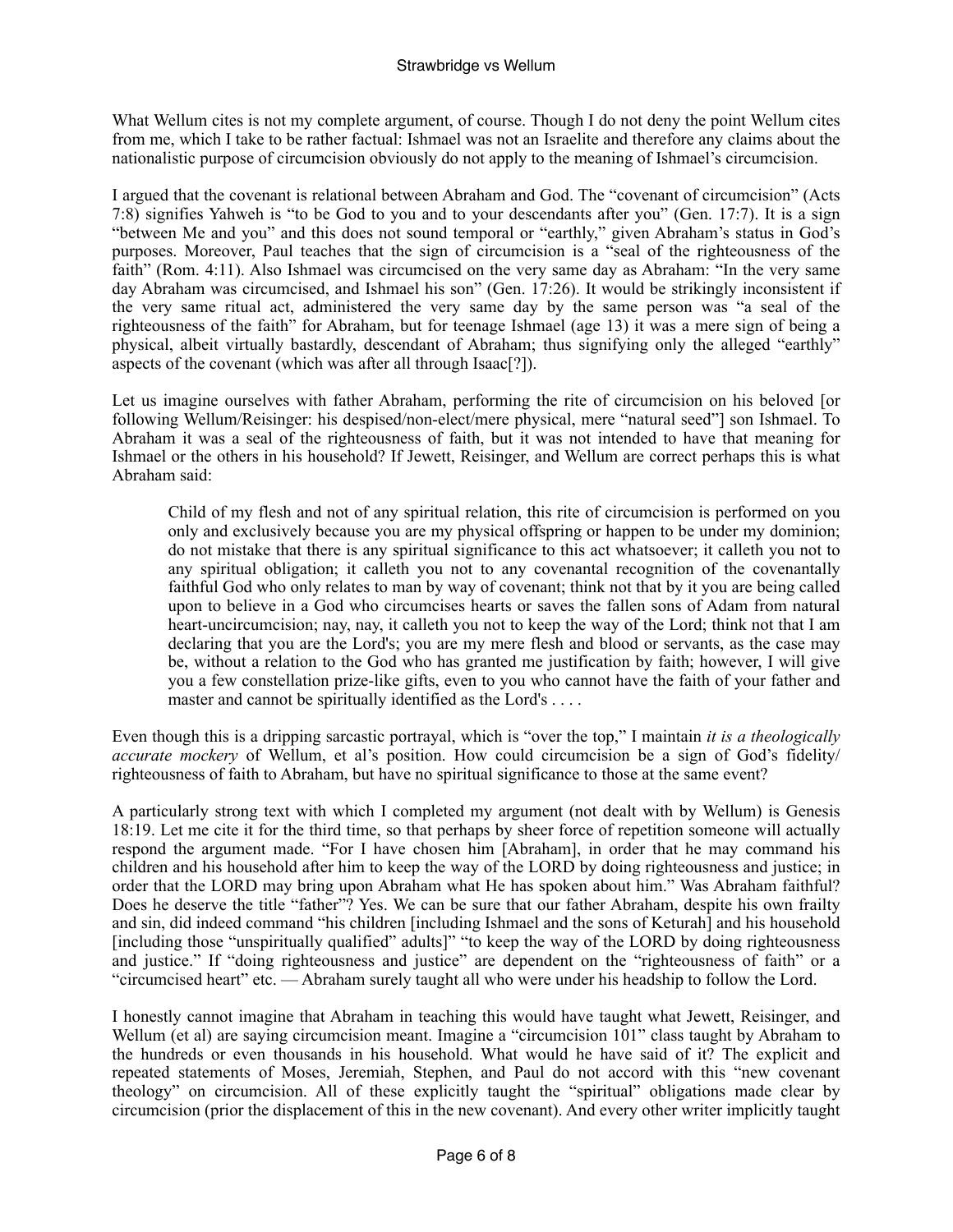the same obligations of faithfulness. Please cite one verse or a fraction of a verse which says or implies that *faith in the Covenant Lord was not required by a proper view of circumcision*? At the end of the day, Wellum, et al, simply have a theological construct which turns out to gut the Bible of its proper Old Covenant sacramentology. The faithful circumcised (whether born Jew or proselyte in the covenant) were able to see the spiritual dimensions of circumcision and rejoiced to pass that to their children.

In spite of my argumentation in the chapter in *The Case for Covenantal Infant Baptism*, all that Wellum said against my arguments was to call them "contrary to all biblical evidence" saying that "Scripture gives no evidence that in their case, circumcision had a spiritual meaning" and "nowhere is there evidence in the case of this physical seed that their circumcision necessarily carried a spiritual significance" (Wellum, p. 142). I would have preferred that Wellum address the arguments that I made than assume omniscience over the text -- "nowhere is there evidence . . ." -- when, in fact, I provided the evidence very fairly on pages 278-280.

By dismissing the evidence I provided about Abraham's restoration covenant which includes future generations (paedo-inclusion), Wellum falls back on the old dualistic categories.

Wellum writes,

But now, in Christ, under his mediation, the relationship between Christ and his seed is no longer physical but spiritual, which entails that the covenant sign must only be applied to those who in fact are the spiritual seed of Abraham. Is this not what is at the heart of the promise of the new covenant in Jeremiah 31 now fulfilled in Christ? (p. 145)

The categories, in this context, of "physical" and "spiritual" are problematic, to say the least. The first and completely sufficient rebuttal to this kind of thinking is found in the central fact of Christianity: Resurrection. *I believe in the physical resurrection of Jesus. I believe in the resurrection of the body.* The resurrection of Jesus fulfills, as the first fruits of the harvest, the restoration motif of the Abrahamic covenant - i.e., death through the fall has been abolished (1 Cor. 15:22ff). In light of this, why should Christian theologians ever repudiate the category of "physical"? Does he really mean it is no longer "genetic"? But it wasn't even genetic for Abraham's "household" or the many, many who came into covenant from other nations (Joseph's Egyptian wife, Rahab, Ruth, Uriah the Hittite, and many more).

I know that brother Wellum does not deny the resurrection, but if his argument has advanced beyond circularity, he must be saying that there are no "physical blessings" extended to new covenant members and no "physical" (parental/genetic) relationship matters now. But I think resurrection of *bodies* should be considered *a physical blessing*. I think a renewed cosmos, might also be in the category of "physical blessings" (Rom. 8). Further, their are spiritual and moral obligations which arise from parenting, as well as "blessings" to children for their obedience (Eph. 6:1-4). Wellum's "physical" vs "spiritual" hermenuetic fails to do justice to how resurrection fulfills the Abrahamic promise and fails to make sense of the Christian duties of parenting.

If the new covenant was intended as a supra-spiritual covenant made with only elect individuals, perhaps it would have been good to *castrate* all the members of this new covenant. For in the present state, believers have children who may not be elect. Such children are to be raised in the "culture" of Christ (Eph. 6:4, *paedeia* in Greek) and they are to obey "in the Lord" (Eph. 6:1). This sounds like a "physical" connection to our offspring which requires "spiritual" obligations completely consistent with the Abrahamic covenant. Further they are told to keep the Fifth commandment with the promise to live long "on the earth" (Eph. 6:1-4). This really sounds Abrahamic. Paul writes appealing to the Abrahamic covenant as still operative, with the inclusion of believers' children in the saints. He addresses the "saints" in Ephesus, including husbands, wives, slaves, masters, and children (Eph. 1:1/6:1-4). The Abrahamic covenant is still in full force, though we have the light of the Seed/True Israel's fulfillment in Christ - God is still remaking a new Adam (a new humanity) who still procreate through Abraham's [fulfilled] covenant promises.